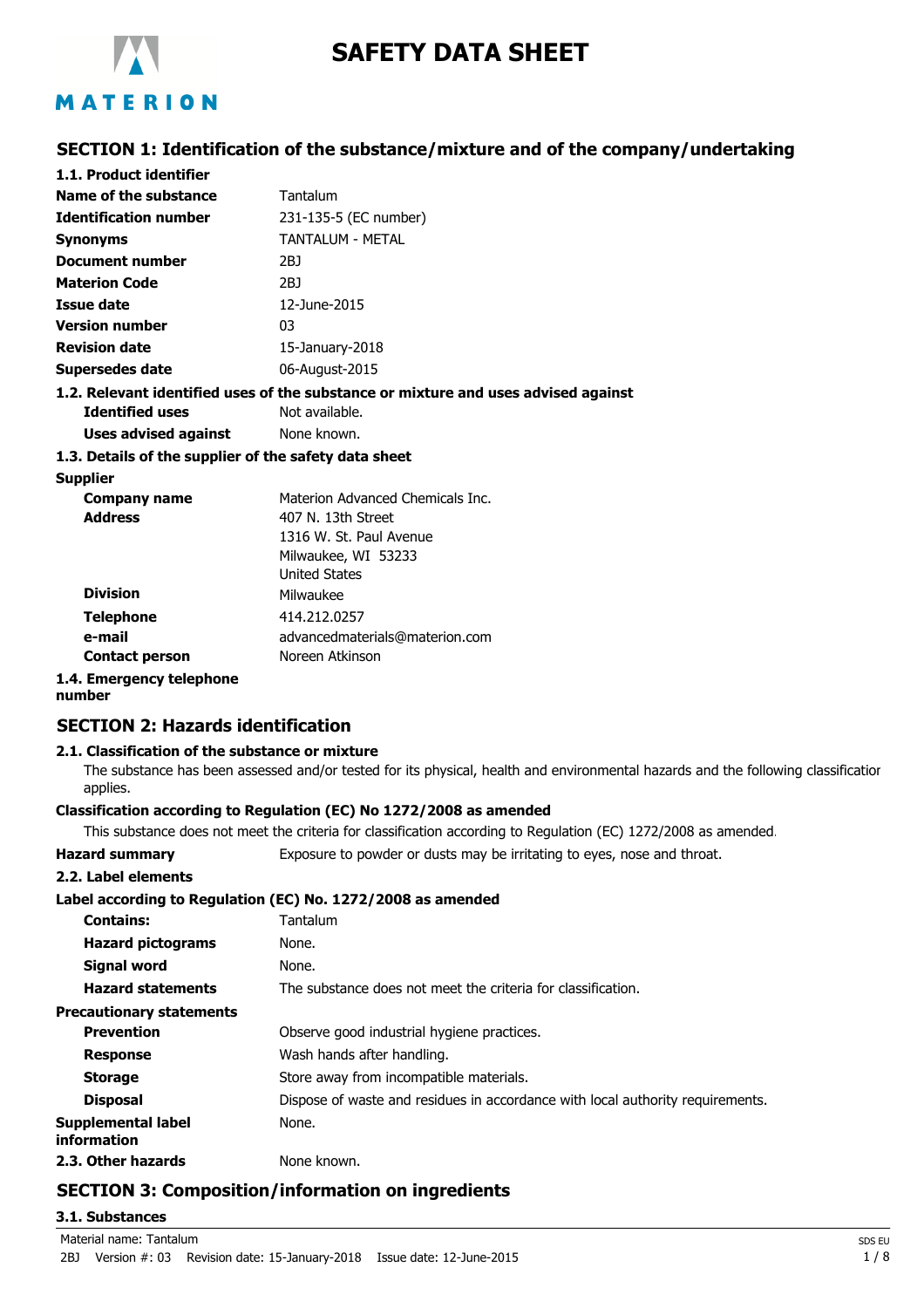| <b>General information</b><br><b>Chemical name</b> | $\frac{0}{0}$ | No.       | CAS-No. / EC REACH Registration No. INDEX No. |   | <b>Notes</b> |
|----------------------------------------------------|---------------|-----------|-----------------------------------------------|---|--------------|
| Tantalum                                           | 100           | 7440-25-7 | -                                             | - |              |
|                                                    |               | 231-135-5 |                                               |   |              |
| <b>Classification:</b><br>$\overline{\phantom{0}}$ |               |           |                                               |   |              |

#### **List of abbreviations and symbols that may be used above**

CLP: Regulation No. 1272/2008.

DSD: Directive 67/548/EEC.

M: M-factor

vPvB: very persistent and very bioaccumulative substance.

PBT: persistent, bioaccumulative and toxic substance.

#: This substance has been assigned Community workplace exposure limit(s).

#### **SECTION 4: First aid measures**

Ensure that medical personnel are aware of the material(s) involved, and take precautions to protect themselves. **General information**

## **4.1. Description of first aid measures**

| <b>Inhalation</b>                                                                        | Move to fresh air. Call a physician if symptoms develop or persist.                           |
|------------------------------------------------------------------------------------------|-----------------------------------------------------------------------------------------------|
| <b>Skin contact</b>                                                                      | Wash off with soap and water. Get medical attention if irritation develops and persists.      |
| Eye contact                                                                              | Do not rub eyes. Rinse with water. Get medical attention if irritation develops and persists. |
| <b>Ingestion</b>                                                                         | Rinse mouth. Get medical attention if symptoms occur.                                         |
| 4.2. Most important<br>symptoms and effects, both<br>acute and delayed                   | Dusts may irritate the respiratory tract, skin and eyes.                                      |
| 4.3. Indication of any<br>immediate medical attention<br>and special treatment<br>needed | Treat symptomatically.                                                                        |
| <b>SECTION 5: Firefighting measures</b>                                                  |                                                                                               |

### **General fire hazards** No unusual fire or explosion hazards noted. **5.1. Extinguishing media Suitable extinguishing** Dry powder. Dry sand. **media Unsuitable extinguishing** Do not use water jet as an extinguisher, as this will spread the fire. Carbon dioxide (CO2). **media 5.2. Special hazards arising** During fire, gases hazardous to health may be formed. **from the substance or mixture 5.3. Advice for firefighters Special protective** Self-contained breathing apparatus and full protective clothing must be worn in case of fire. **equipment for firefighters Special firefighting** Move containers from fire area if you can do so without risk. **procedures Specific methods** Use standard firefighting procedures and consider the hazards of other involved materials.

#### **SECTION 6: Accidental release measures**

#### **6.1. Personal precautions, protective equipment and emergency procedures**

| For non-emergency<br>personnel    | Keep unnecessary personnel away. Wear appropriate protective equipment and clothing during<br>clean-up. For personal protection, see section 8 of the SDS. |
|-----------------------------------|------------------------------------------------------------------------------------------------------------------------------------------------------------|
| For emergency<br>responders       | Keep unnecessary personnel away. Use personal protection recommended in Section 8 of the SDS.                                                              |
| 6.2. Environmental<br>precautions | Avoid discharge into drains, water courses or onto the ground.                                                                                             |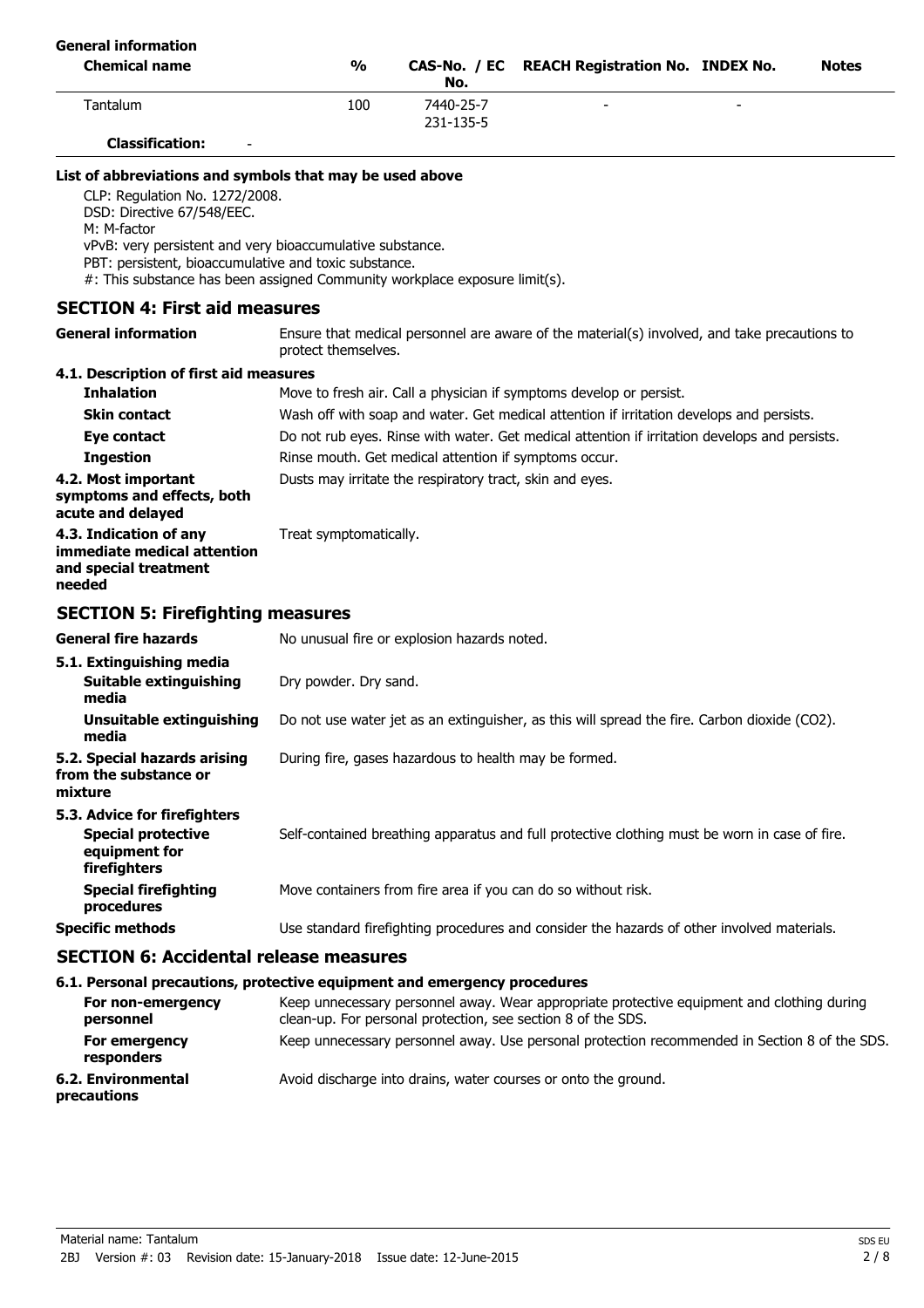| 6.3. Methods and material for<br>containment and cleaning up            |                                                                                                                                                                             | The product is immiscible with water and will spread on the water surface. Stop the flow of<br>material, if this is without risk. Collect dust using a vacuum cleaner equipped with HEPA filter.  |                     |  |  |
|-------------------------------------------------------------------------|-----------------------------------------------------------------------------------------------------------------------------------------------------------------------------|---------------------------------------------------------------------------------------------------------------------------------------------------------------------------------------------------|---------------------|--|--|
|                                                                         | with water.                                                                                                                                                                 | Large Spills: Wet down with water and dike for later disposal. Shovel the material into waste<br>container. Avoid the generation of dusts during clean-up. Following product recovery, flush area |                     |  |  |
|                                                                         | Small Spills: Sweep up or vacuum up spillage and collect in suitable container for disposal.                                                                                |                                                                                                                                                                                                   |                     |  |  |
| 6.4. Reference to other<br>sections                                     | For personal protection, see section 8 of the SDS. For waste disposal, see section 13 of the SDS.                                                                           |                                                                                                                                                                                                   |                     |  |  |
| <b>SECTION 7: Handling and storage</b>                                  |                                                                                                                                                                             |                                                                                                                                                                                                   |                     |  |  |
| 7.1. Precautions for safe<br>handling                                   | Minimise dust generation and accumulation. Provide appropriate exhaust ventilation at places<br>where dust is formed. Avoid prolonged exposure. Practice good housekeeping. |                                                                                                                                                                                                   |                     |  |  |
| 7.2. Conditions for safe<br>storage, including any<br>incompatibilities | Store in original tightly closed container. Store in a well-ventilated place. Store away from<br>incompatible materials (see Section 10 of the SDS).                        |                                                                                                                                                                                                   |                     |  |  |
| 7.3. Specific end use(s)                                                | Not available.                                                                                                                                                              |                                                                                                                                                                                                   |                     |  |  |
|                                                                         | <b>SECTION 8: Exposure controls/personal protection</b>                                                                                                                     |                                                                                                                                                                                                   |                     |  |  |
| 8.1. Control parameters                                                 |                                                                                                                                                                             |                                                                                                                                                                                                   |                     |  |  |
| <b>Occupational exposure limits</b>                                     |                                                                                                                                                                             |                                                                                                                                                                                                   |                     |  |  |
|                                                                         | Austria. MAK List, OEL Ordinance (GwV), BGBI. II, no. 184/2001                                                                                                              |                                                                                                                                                                                                   |                     |  |  |
| <b>Material</b>                                                         | <b>Type</b>                                                                                                                                                                 | <b>Value</b>                                                                                                                                                                                      | <b>Form</b>         |  |  |
| Tantalum (CAS 7440-25-7)                                                | <b>MAK</b>                                                                                                                                                                  | 5 mg/m $3$                                                                                                                                                                                        | Inhalable fraction. |  |  |
| <b>Belgium. Exposure Limit Values.</b><br><b>Material</b>               | <b>Type</b>                                                                                                                                                                 | <b>Value</b>                                                                                                                                                                                      |                     |  |  |
| Tantalum (CAS 7440-25-7)                                                | <b>TWA</b>                                                                                                                                                                  | 5 mg/m $3$                                                                                                                                                                                        |                     |  |  |
|                                                                         | Bulgaria. OELs. Regulation No 13 on protection of workers against risks of exposure to chemical agents at work                                                              |                                                                                                                                                                                                   |                     |  |  |
| <b>Material</b>                                                         | <b>Type</b>                                                                                                                                                                 | <b>Value</b>                                                                                                                                                                                      |                     |  |  |
| Tantalum (CAS 7440-25-7)                                                | <b>TWA</b>                                                                                                                                                                  | 5 mg/m $3$                                                                                                                                                                                        |                     |  |  |

#### **Croatia. Dangerous Substance Exposure Limit Values in the Workplace (ELVs), Annexes 1 and 2, Narodne Novine, 13/09**

| <b>Material</b>                                    | Type        | <b>Value</b>  |             |  |
|----------------------------------------------------|-------------|---------------|-------------|--|
| Tantalum (CAS 7440-25-7)                           | <b>MAC</b>  | 5 mg/m $3$    |             |  |
|                                                    | <b>STEL</b> | $10$ mg/m $3$ |             |  |
| <b>Czech Republic. OELs. Government Decree 361</b> |             |               |             |  |
| <b>Material</b>                                    | Type        | <b>Value</b>  | Form        |  |
| Tantalum (CAS 7440-25-7)                           | TWA         | 5 mg/m $3$    | Dust.       |  |
| <b>Denmark. Exposure Limit Values</b>              |             |               |             |  |
| <b>Material</b>                                    | Type        | <b>Value</b>  | <b>Form</b> |  |

#### Tantalum (CAS 7440-25-7) TLV 5 mg/m3 Dust. **Estonia. OELs. Occupational Exposure Limits of Hazardous Substances. (Annex of Regulation No. 293 of 18 September 2001)**

| V<br><b>Material</b>                                                                                                                             | <b>Type</b> | <b>Value</b>      | <b>Form</b>         |
|--------------------------------------------------------------------------------------------------------------------------------------------------|-------------|-------------------|---------------------|
| Tantalum (CAS 7440-25-7)                                                                                                                         | TWA         | 5 $mq/m3$         | Respirable dust.    |
|                                                                                                                                                  |             | $10 \text{ mg/m}$ | Total dust.         |
|                                                                                                                                                  |             | 1 mg/m $3$        | Dust.               |
| <b>Finland. Workplace Exposure Limits</b>                                                                                                        |             |                   |                     |
| <b>Material</b>                                                                                                                                  | <b>Type</b> | <b>Value</b>      |                     |
| Tantalum (CAS 7440-25-7)                                                                                                                         | TWA         | 5 $mq/m3$         |                     |
| France. Threshold Limit Values (VLEP) for Occupational Exposure to Chemicals in France, INRS ED 984<br><b>Material</b>                           | <b>Type</b> | <b>Value</b>      |                     |
| Tantalum (CAS 7440-25-7)                                                                                                                         | <b>VME</b>  | 5 $mq/m3$         |                     |
| Germany. DFG MAK List (advisory OELs). Commission for the Investigation of Health Hazards of Chemical<br><b>Compounds in the Work Area (DFG)</b> |             |                   |                     |
| <b>Material</b>                                                                                                                                  | <b>Type</b> | <b>Value</b>      | <b>Form</b>         |
| Tantalum (CAS 7440-25-7)                                                                                                                         | <b>TWA</b>  | $4 \text{ mg/m}$  | Inhalable fraction. |

Material name: Tantalum SDS EU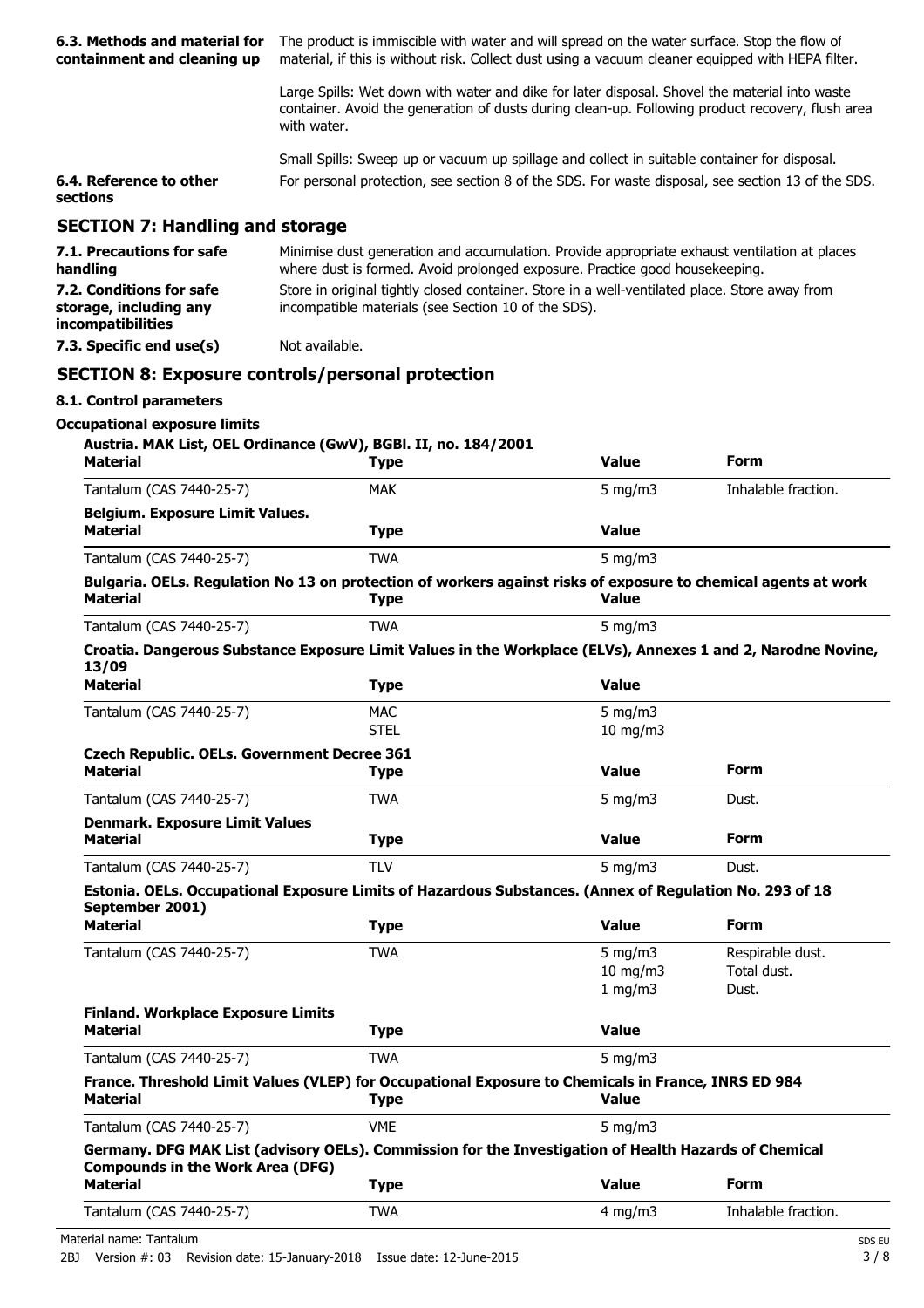| Germany. TRGS 900, Limit Values in the Ambient Air at the Workplace<br><b>Material</b>                                                       | <b>Type</b>               | <b>Value</b>                  | <b>Form</b>                                 |
|----------------------------------------------------------------------------------------------------------------------------------------------|---------------------------|-------------------------------|---------------------------------------------|
| Tantalum (CAS 7440-25-7)                                                                                                                     | <b>AGW</b>                | $10$ mg/m $3$<br>$1,25$ mg/m3 | Inhalable fraction.<br>Respirable fraction. |
| Greece. OELs (Decree No. 90/1999, as amended)<br><b>Material</b>                                                                             | <b>Type</b>               | <b>Value</b>                  |                                             |
| Tantalum (CAS 7440-25-7)                                                                                                                     | <b>STEL</b><br><b>TWA</b> | $10$ mg/m $3$<br>$5$ mg/m $3$ |                                             |
| Hungary. OELs. Joint Decree on Chemical Safety of Workplaces<br><b>Material</b>                                                              | <b>Type</b>               | <b>Value</b>                  | <b>Form</b>                                 |
| Tantalum (CAS 7440-25-7)                                                                                                                     | <b>TWA</b>                | 6 mg/m $3$<br>$10$ mg/m $3$   | Respirable dust.<br>Total inhalable dust.   |
| Iceland. OELs. Regulation 154/1999 on occupational exposure limits<br><b>Material</b>                                                        | <b>Type</b>               | <b>Value</b>                  | <b>Form</b>                                 |
| Tantalum (CAS 7440-25-7)                                                                                                                     | <b>TWA</b>                | 5 mg/m $3$                    | Dust.                                       |
| <b>Ireland. Occupational Exposure Limits</b><br><b>Material</b>                                                                              | <b>Type</b>               | <b>Value</b>                  |                                             |
| Tantalum (CAS 7440-25-7)                                                                                                                     | <b>STEL</b><br><b>TWA</b> | 10 mg/m3<br>$5$ mg/m $3$      |                                             |
| Latvia. OELs. Occupational exposure limit values of chemical substances in work environment                                                  |                           |                               |                                             |
| <b>Material</b>                                                                                                                              | <b>Type</b>               | <b>Value</b>                  | <b>Form</b>                                 |
| Tantalum (CAS 7440-25-7)                                                                                                                     | <b>TWA</b>                | 2 mg/m $3$<br>$2$ mg/m $3$    | Dust.                                       |
| Lithuania. OELs. Limit Values for Chemical Substances, General Requirements<br><b>Material</b>                                               | <b>Type</b>               | <b>Value</b>                  |                                             |
| Tantalum (CAS 7440-25-7)                                                                                                                     | <b>TWA</b>                | $10$ mg/m $3$                 |                                             |
| Norway. Administrative Norms for Contaminants in the Workplace<br><b>Material</b>                                                            | <b>Type</b>               | <b>Value</b>                  | <b>Form</b>                                 |
| Tantalum (CAS 7440-25-7)                                                                                                                     | <b>TLV</b>                | $5$ mg/m $3$<br>10 mg/m3      | Respirable dust.<br>Total dust.             |
| Poland. MACs. Regulation regarding maximum permissible concentrations and intensities of harmful factors in the<br>work environment, Annex 1 |                           |                               |                                             |
| <b>Material</b>                                                                                                                              | Type                      | Value                         |                                             |
| Tantalum (CAS 7440-25-7)                                                                                                                     | <b>TWA</b>                | 5 mg/m $3$                    |                                             |
| Portugal. VLEs. Norm on occupational exposure to chemical agents (NP 1796)<br><b>Material</b>                                                | <b>Type</b>               | Value                         | <b>Form</b>                                 |
| Tantalum (CAS 7440-25-7)                                                                                                                     | <b>TWA</b>                | 5 mg/m $3$                    | Dust.                                       |
| Romania. OELs. Protection of workers from exposure to chemical agents at the workplace<br><b>Material</b>                                    | <b>Type</b>               | <b>Value</b>                  |                                             |
| Tantalum (CAS 7440-25-7)                                                                                                                     | <b>STEL</b><br><b>TWA</b> | $10$ mg/m $3$<br>5 mg/m $3$   |                                             |
| Slovakia. OELs. Regulation No. 300/2007 concerning protection of health in work with chemical agents<br><b>Material</b>                      | <b>Type</b>               | <b>Value</b>                  | Form                                        |
| Tantalum (CAS 7440-25-7)                                                                                                                     | <b>TWA</b>                | $4$ mg/m $3$<br>$1,5$ mg/m3   | Inhalable fraction.<br>Respirable fraction. |
| <b>Spain. Occupational Exposure Limits</b><br><b>Material</b>                                                                                | <b>Type</b>               | <b>Value</b>                  | Form                                        |
| Tantalum (CAS 7440-25-7)                                                                                                                     | <b>TWA</b>                | $3$ mg/m $3$<br>$10$ mg/m $3$ | Respirable fraction.<br>Inhalable fraction. |
| Sweden. OELs. Work Environment Authority (AV), Occupational Exposure Limit Values (AFS 2015:7)<br><b>Material</b>                            | <b>Type</b>               | <b>Value</b>                  | Form                                        |
| Tantalum (CAS 7440-25-7)                                                                                                                     | <b>TWA</b>                | 5 mg/m $3$<br>10 mg/m3        | Respirable dust.<br>Inhalable dust.         |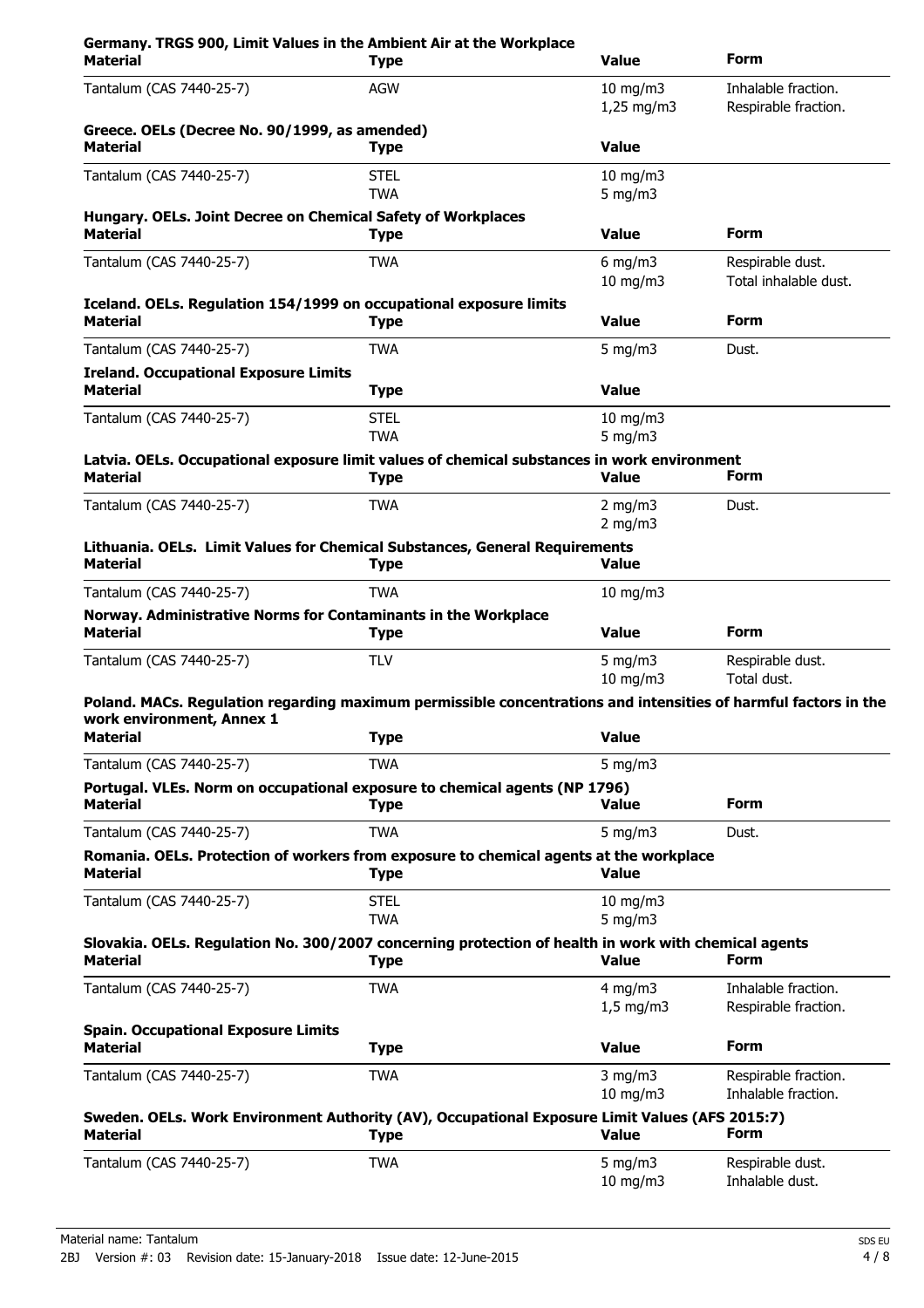| Switzerland. SUVA Grenzwerte am Arbeitsplatz<br>Material | <b>Type</b>                                                                                                                                                                                                                                                                                                                                                                                                                                                                                                                                                                                                                                                                                                                                                                                | <b>Value</b>             | Form            |
|----------------------------------------------------------|--------------------------------------------------------------------------------------------------------------------------------------------------------------------------------------------------------------------------------------------------------------------------------------------------------------------------------------------------------------------------------------------------------------------------------------------------------------------------------------------------------------------------------------------------------------------------------------------------------------------------------------------------------------------------------------------------------------------------------------------------------------------------------------------|--------------------------|-----------------|
| Tantalum (CAS 7440-25-7)                                 | <b>TWA</b>                                                                                                                                                                                                                                                                                                                                                                                                                                                                                                                                                                                                                                                                                                                                                                                 | $5$ mg/m $3$             | Inhalable dust. |
| UK. EH40 Workplace Exposure Limits (WELs)                |                                                                                                                                                                                                                                                                                                                                                                                                                                                                                                                                                                                                                                                                                                                                                                                            |                          |                 |
| <b>Material</b>                                          | <b>Type</b>                                                                                                                                                                                                                                                                                                                                                                                                                                                                                                                                                                                                                                                                                                                                                                                | <b>Value</b>             |                 |
| Tantalum (CAS 7440-25-7)                                 | <b>STEL</b><br><b>TWA</b>                                                                                                                                                                                                                                                                                                                                                                                                                                                                                                                                                                                                                                                                                                                                                                  | 10 mg/m3<br>$5$ mg/m $3$ |                 |
| <b>Biological limit values</b>                           | No biological exposure limits noted for the ingredient(s).                                                                                                                                                                                                                                                                                                                                                                                                                                                                                                                                                                                                                                                                                                                                 |                          |                 |
| <b>Recommended monitoring</b><br>procedures              | Follow standard monitoring procedures.                                                                                                                                                                                                                                                                                                                                                                                                                                                                                                                                                                                                                                                                                                                                                     |                          |                 |
| Derived no effect levels<br>(DNELs)                      | Not available.                                                                                                                                                                                                                                                                                                                                                                                                                                                                                                                                                                                                                                                                                                                                                                             |                          |                 |
| Predicted no effect<br>concentrations (PNECs)            | Not available.                                                                                                                                                                                                                                                                                                                                                                                                                                                                                                                                                                                                                                                                                                                                                                             |                          |                 |
| 8.2. Exposure controls                                   |                                                                                                                                                                                                                                                                                                                                                                                                                                                                                                                                                                                                                                                                                                                                                                                            |                          |                 |
| Appropriate engineering<br>controls                      | Good general ventilation (typically 10 air changes per hour) should be used. Ventilation rates should<br>be matched to conditions. If applicable, use process enclosures, local exhaust ventilation, or other<br>engineering controls to maintain airborne levels below recommended exposure limits. If exposure<br>limits have not been established, maintain airborne levels to an acceptable level. If engineering<br>measures are not sufficient to maintain concentrations of dust particulates below the OEL<br>(occupational exposure limit), suitable respiratory protection must be worn. If material is ground,<br>cut, or used in any operation which may generate dusts, use appropriate local exhaust ventilation<br>to keep exposures below the recommended exposure limits. |                          |                 |
|                                                          | Individual protection measures, such as personal protective equipment                                                                                                                                                                                                                                                                                                                                                                                                                                                                                                                                                                                                                                                                                                                      |                          |                 |
| <b>General information</b>                               | Personal protection equipment should be chosen according to the CEN standards and in discussion<br>with the supplier of the personal protective equipment.                                                                                                                                                                                                                                                                                                                                                                                                                                                                                                                                                                                                                                 |                          |                 |
| <b>Eye/face protection</b>                               | Wear safety glasses with side shields (or goggles).                                                                                                                                                                                                                                                                                                                                                                                                                                                                                                                                                                                                                                                                                                                                        |                          |                 |
| <b>Skin protection</b>                                   |                                                                                                                                                                                                                                                                                                                                                                                                                                                                                                                                                                                                                                                                                                                                                                                            |                          |                 |
| - Hand protection                                        | Wear appropriate chemical resistant gloves. Suitable gloves can be recommended by the glove<br>supplier.                                                                                                                                                                                                                                                                                                                                                                                                                                                                                                                                                                                                                                                                                   |                          |                 |
| - Other                                                  | Wear suitable protective clothing.                                                                                                                                                                                                                                                                                                                                                                                                                                                                                                                                                                                                                                                                                                                                                         |                          |                 |
| <b>Respiratory protection</b>                            | Wear respirator with dust filter.                                                                                                                                                                                                                                                                                                                                                                                                                                                                                                                                                                                                                                                                                                                                                          |                          |                 |
| <b>Thermal hazards</b>                                   | Wear appropriate thermal protective clothing, when necessary.                                                                                                                                                                                                                                                                                                                                                                                                                                                                                                                                                                                                                                                                                                                              |                          |                 |
| <b>Hygiene measures</b>                                  | Always observe good personal hygiene measures, such as washing after handling the material and<br>before eating, drinking, and/or smoking. Routinely wash work clothing and protective equipment to<br>remove contaminants.                                                                                                                                                                                                                                                                                                                                                                                                                                                                                                                                                                |                          |                 |
| <b>Environmental exposure</b><br>controls                | Environmental manager must be informed of all major releases.                                                                                                                                                                                                                                                                                                                                                                                                                                                                                                                                                                                                                                                                                                                              |                          |                 |

# **SECTION 9: Physical and chemical properties**

## **9.1. Information on basic physical and chemical properties**

| Solid.                                       |
|----------------------------------------------|
| Powder.                                      |
| Not available.                               |
| Not available.                               |
| Not available.                               |
| Not available.                               |
| 2996 °C (5424,8 °F)                          |
| 5429 °C (9804,2 °F)                          |
| Not available.                               |
| Not available.                               |
| Not available.                               |
| Upper/lower flammability or explosive limits |
|                                              |

# **Flammability limit - lower** Not available.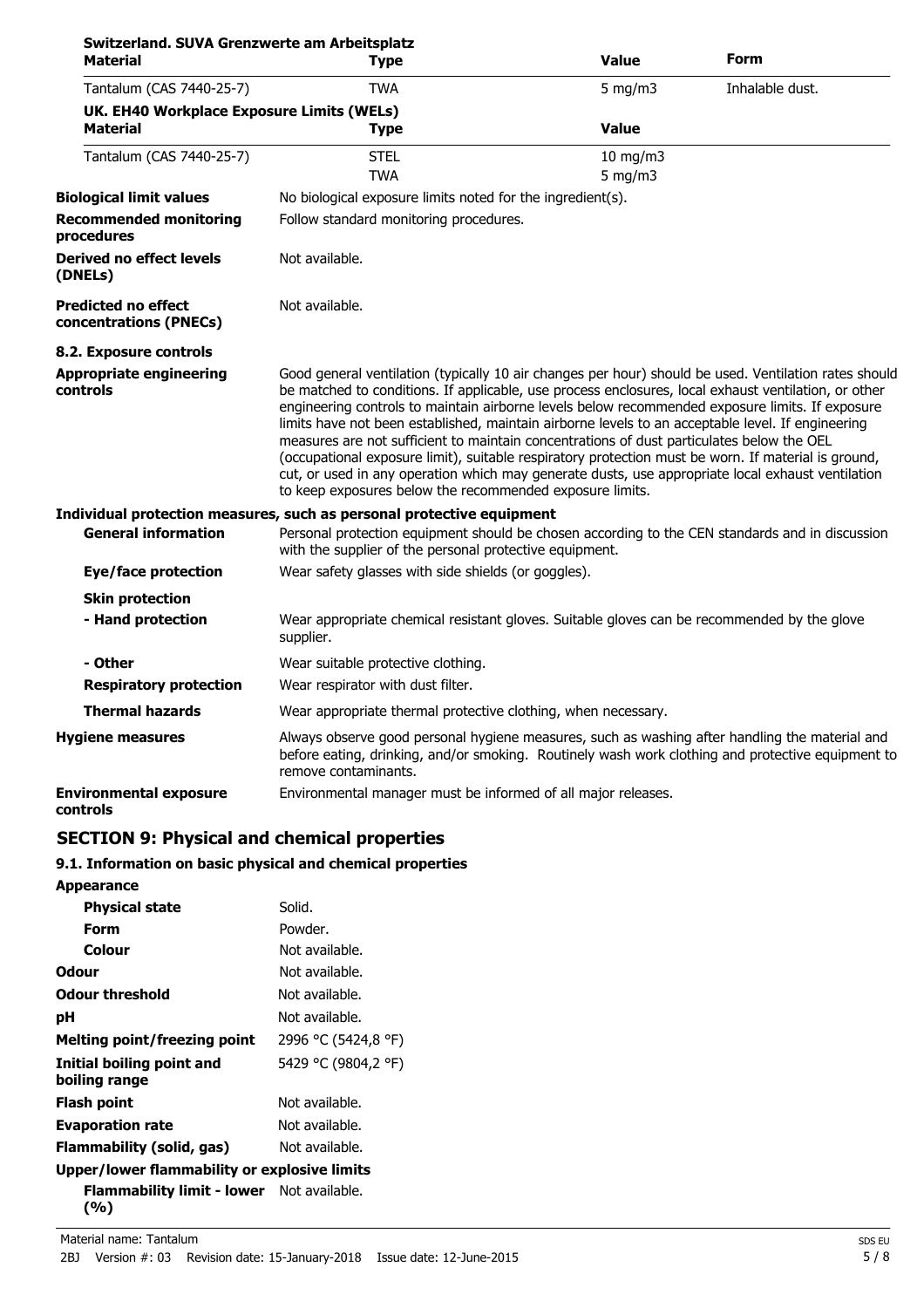| <b>Flammability limit -</b><br>upper $(\% )$      | Not available.             |
|---------------------------------------------------|----------------------------|
| Vapour pressure                                   | < 0,0000001 kPa at 25 °C   |
| Vapour density                                    | Not available.             |
| <b>Relative density</b>                           | Not available.             |
| Solubility(ies)                                   |                            |
| Solubility (water)                                | Insoluble                  |
| <b>Partition coefficient</b><br>(n-octanol/water) | Not available.             |
| <b>Auto-ignition temperature</b>                  | Not available.             |
| <b>Decomposition temperature</b>                  | Not available.             |
| <b>Viscosity</b>                                  | Not available.             |
| <b>Explosive properties</b>                       | Not explosive.             |
| <b>Oxidising properties</b>                       | Not oxidising.             |
| 9.2. Other information                            |                            |
| <b>Density</b>                                    | 14,49 g/cm3<br>16,60 g/cm3 |
| Molecular formula                                 | Та                         |
| Molecular weight                                  | 180,95 g/mol               |
| <b>Specific gravity</b>                           | 14,49<br>16,6              |

# **SECTION 10: Stability and reactivity**

| 10.1. Reactivity                            | The product is stable and non-reactive under normal conditions of use, storage and transport |
|---------------------------------------------|----------------------------------------------------------------------------------------------|
| 10.2. Chemical stability                    | Material is stable under normal conditions.                                                  |
| 10.3. Possibility of hazardous<br>reactions | No dangerous reaction known under conditions of normal use.                                  |
| 10.4. Conditions to avoid                   | Contact with incompatible materials.                                                         |
| 10.5. Incompatible materials                | Strong oxidising agents. Fluorine.                                                           |
| 10.6. Hazardous<br>decomposition products   | No hazardous decomposition products are known.                                               |

# **SECTION 11: Toxicological information**

| <b>General information</b>                                 | Occupational exposure to the substance or mixture may cause adverse effects.                                           |
|------------------------------------------------------------|------------------------------------------------------------------------------------------------------------------------|
| <b>Information on likely routes of exposure</b>            |                                                                                                                        |
| <b>Inhalation</b>                                          | Dust may irritate respiratory system. Prolonged inhalation may be harmful.                                             |
| <b>Skin contact</b>                                        | Dust or powder may irritate the skin.                                                                                  |
| Eye contact                                                | Dust may irritate the eyes.                                                                                            |
| <b>Ingestion</b>                                           | May cause discomfort if swallowed. However, ingestion is not likely to be a primary route of<br>occupational exposure. |
| <b>Symptoms</b>                                            | Dusts may irritate the respiratory tract, skin and eyes.                                                               |
| 11.1. Information on toxicological effects                 |                                                                                                                        |
| <b>Acute toxicity</b>                                      | No data available.                                                                                                     |
| <b>Skin corrosion/irritation</b>                           | Due to partial or complete lack of data the classification is not possible.                                            |
| Serious eye damage/eye<br>irritation                       | Due to partial or complete lack of data the classification is not possible.                                            |
| <b>Respiratory sensitisation</b>                           | Due to partial or complete lack of data the classification is not possible.                                            |
| <b>Skin sensitisation</b>                                  | Due to partial or complete lack of data the classification is not possible.                                            |
| <b>Germ cell mutagenicity</b>                              | Due to partial or complete lack of data the classification is not possible.                                            |
| Carcinogenicity                                            | Due to partial or complete lack of data the classification is not possible.                                            |
| at work (as amended)                                       | Hungary. 26/2000 EüM Ordinance on protection against and preventing risk relating to exposure to carcinogens           |
| Not listed.                                                |                                                                                                                        |
| <b>Reproductive toxicity</b>                               | Due to partial or complete lack of data the classification is not possible.                                            |
| <b>Specific target organ toxicity</b><br>- single exposure | Due to partial or complete lack of data the classification is not possible.                                            |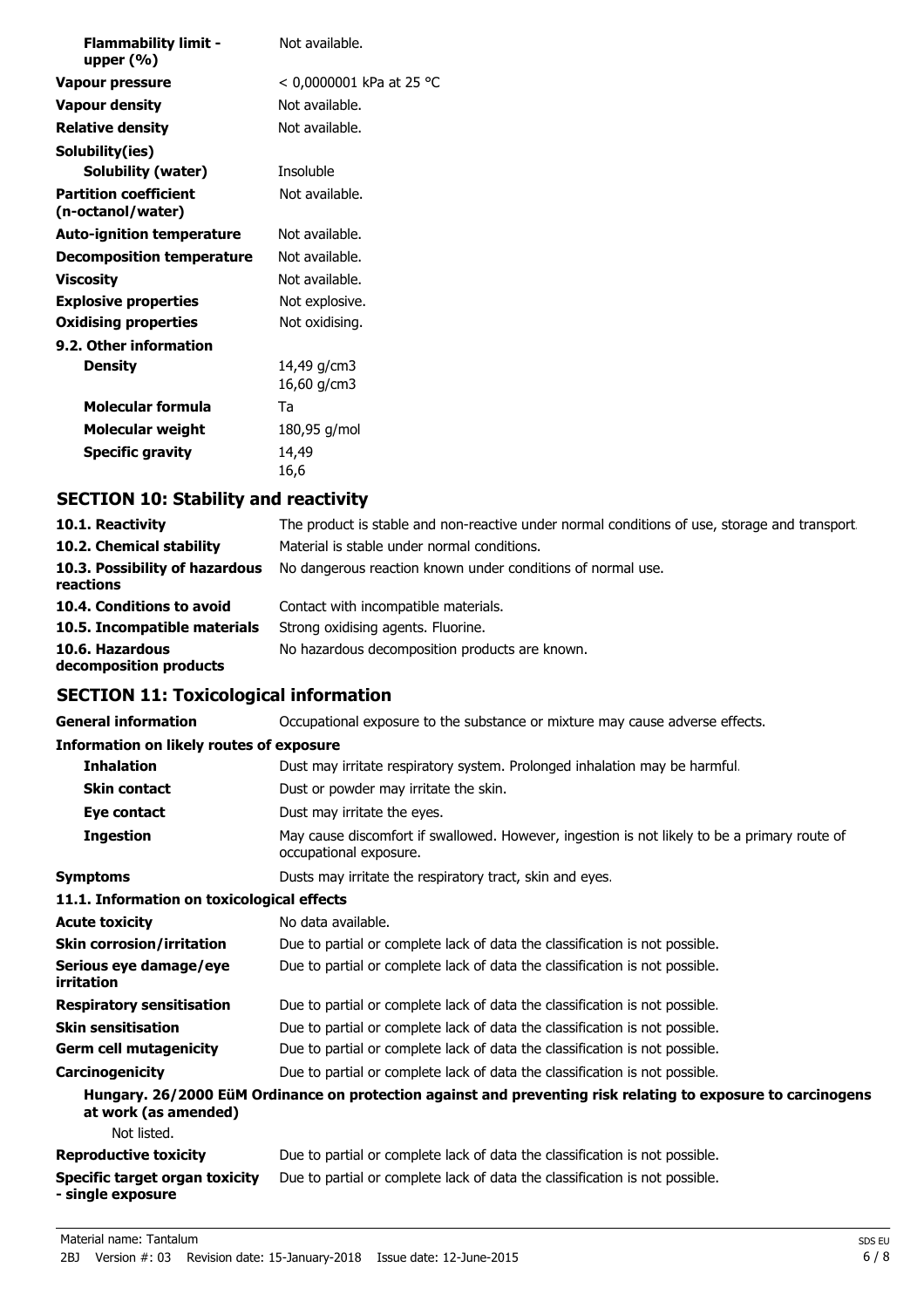| Specific target organ toxicity<br>- repeated exposure | Due to partial or complete lack of data the classification is not possible. |
|-------------------------------------------------------|-----------------------------------------------------------------------------|
| <b>Aspiration hazard</b>                              | Due to partial or complete lack of data the classification is not possible. |
| Mixture versus substance<br><i>information</i>        | No information available.                                                   |
| <b>Other information</b>                              | This product has no known adverse effect on human health.                   |

## **SECTION 12: Ecological information**

**12.1. Toxicity** The product is not classified as environmentally hazardous. However, this does not exclude the possibility that large or frequent spills can have a harmful or damaging effect on the environment. **12.2. Persistence and** No data is available on the degradability of this product. **degradability** 12.3. Bioaccumulative No data available. **potential Partition coefficient n-octanol/water (log Kow)** Not available. **Bioconcentration factor (BCF)** Not available. **12.4. Mobility in soil** No data available. **12.5. Results of PBT and vPvB assessment** Not available. **12.6. Other adverse effects** No other adverse environmental effects (e.g. ozone depletion, photochemical ozone creation potential, endocrine disruption, global warming potential) are expected from this component.

## **SECTION 13: Disposal considerations**

# **13.1. Waste treatment methods**

| <b>Residual waste</b>                  | Dispose of in accordance with local regulations. Empty containers or liners may retain some product<br>residues. This material and its container must be disposed of in a safe manner (see: Disposal<br>instructions). |
|----------------------------------------|------------------------------------------------------------------------------------------------------------------------------------------------------------------------------------------------------------------------|
| <b>Contaminated packaging</b>          | Since emptied containers may retain product residue, follow label warnings even after container is<br>emptied. Empty containers should be taken to an approved waste handling site for recycling or<br>disposal.       |
| <b>EU waste code</b>                   | The Waste code should be assigned in discussion between the user, the producer and the waste<br>disposal company.                                                                                                      |
| <b>Disposal</b><br>methods/information | Collect and reclaim or dispose in sealed containers at licensed waste disposal site.                                                                                                                                   |
| <b>Special precautions</b>             | Dispose in accordance with all applicable regulations.                                                                                                                                                                 |

## **SECTION 14: Transport information**

#### **ADR**

14.1. - 14.6.: Not regulated as dangerous goods.

#### **RID**

14.1. - 14.6.: Not regulated as dangerous goods.

#### **ADN**

14.1. - 14.6.: Not regulated as dangerous goods.

## **IATA**

14.1. - 14.6.: Not regulated as dangerous goods.

## **IMDG**

14.1. - 14.6.: Not regulated as dangerous goods.

# **SECTION 15: Regulatory information**

**15.1. Safety, health and environmental regulations/legislation specific for the substance or mixture**

## **EU regulations**

**Regulation (EC) No. 1005/2009 on substances that deplete the ozone layer, Annex I and II, as amended** Not listed.

**Regulation (EC) No. 850/2004 On persistent organic pollutants, Annex I as amended** Not listed.

**Regulation (EU) No. 649/2012 concerning the export and import of dangerous chemicals, Annex I, Part 1 as amended**

Not listed.